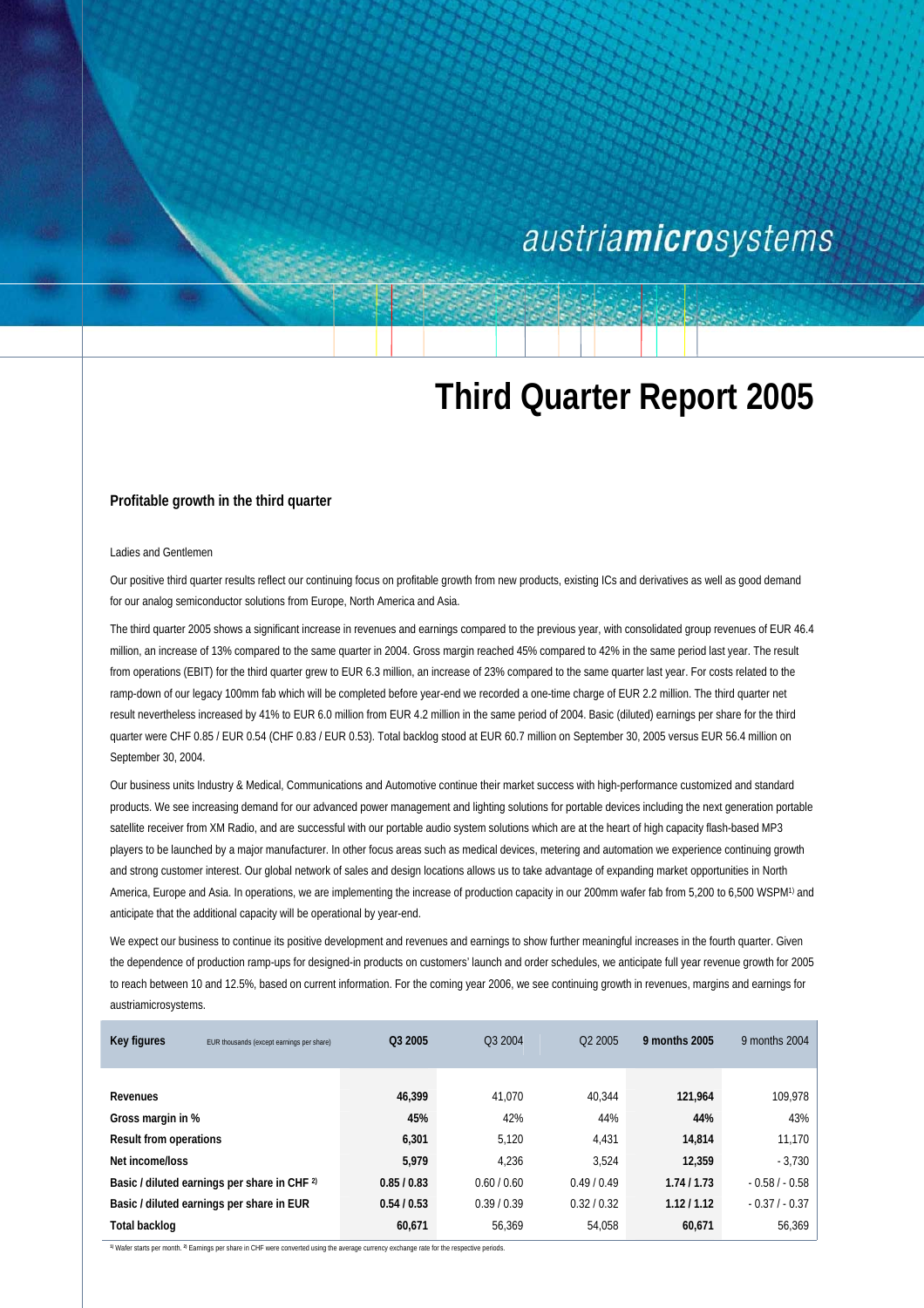### **Consolidated Profit and Loss Statement (unaudited)**

| EUR thousands (except earnings per share)    | Q3 2005     | 9 months 2005 | Q3 2004     | 9 months 2004  |
|----------------------------------------------|-------------|---------------|-------------|----------------|
|                                              |             |               |             |                |
| Revenue Products                             | 38,040      | 99,856        | 34,211      | 90,722         |
| Revenue Foundry & Other                      | 8,358       | 22,108        | 6,859       | 19,256         |
| <b>Total revenues</b>                        | 46,399      | 121,964       | 41,070      | 109,978        |
|                                              |             |               |             |                |
| Cost of sales                                | $-25,334$   | $-67,989$     | $-24,035$   | $-63,282$      |
| Gross profit                                 | 21,065      | 53,975        | 17,035      | 46,696         |
| Gross margin in %                            | 45%         | 44%           | 42%         | 43%            |
|                                              |             |               |             |                |
| Research and development                     | $-7,676$    | $-22,730$     | $-8,201$    | $-21,680$      |
| Selling, general and administrative          | $-5,750$    | $-17,444$     | $-4,977$    | $-16,457$      |
| Other operating income                       | 1,296       | 3,717         | 1,270       | 2,982          |
| Other operating expenses                     | $-447$      | $-518$        | -8          | $-371$         |
| Restructuring                                | $-2,185$    | $-2,185$      | $\bf{0}$    | 0              |
| Result from operations                       | 6,301       | 14,814        | 5,120       | 11,170         |
|                                              |             |               |             |                |
| Net financing costs                          | $-316$      | $-807$        | $-183$      | $-2,272$       |
| Income/loss before tax                       | 5,985       | 14,007        | 4,937       | 8,898          |
| Income tax expense                           | $-7$        | $-1,649$      | $-700$      | $-12,629$      |
|                                              |             |               |             |                |
| Net income/loss                              | 5,979       | 12,359        | 4,236       | $-3,730$       |
| Basic / diluted earnings per share in CHF 1) | 0.85 / 0.83 | 1.74/1.73     | 0.60 / 0.60 | $-0.58/ -0.58$ |
| Basic / diluted earnings per share in EUR    | 0.54 / 0.53 | 1.12 / 1.12   | 0.39/0.39   | $-0.37/ -0.37$ |
|                                              |             |               |             |                |

**1)** Earnings per share in CHF were converted using the average currency exchange rate for the respective periods.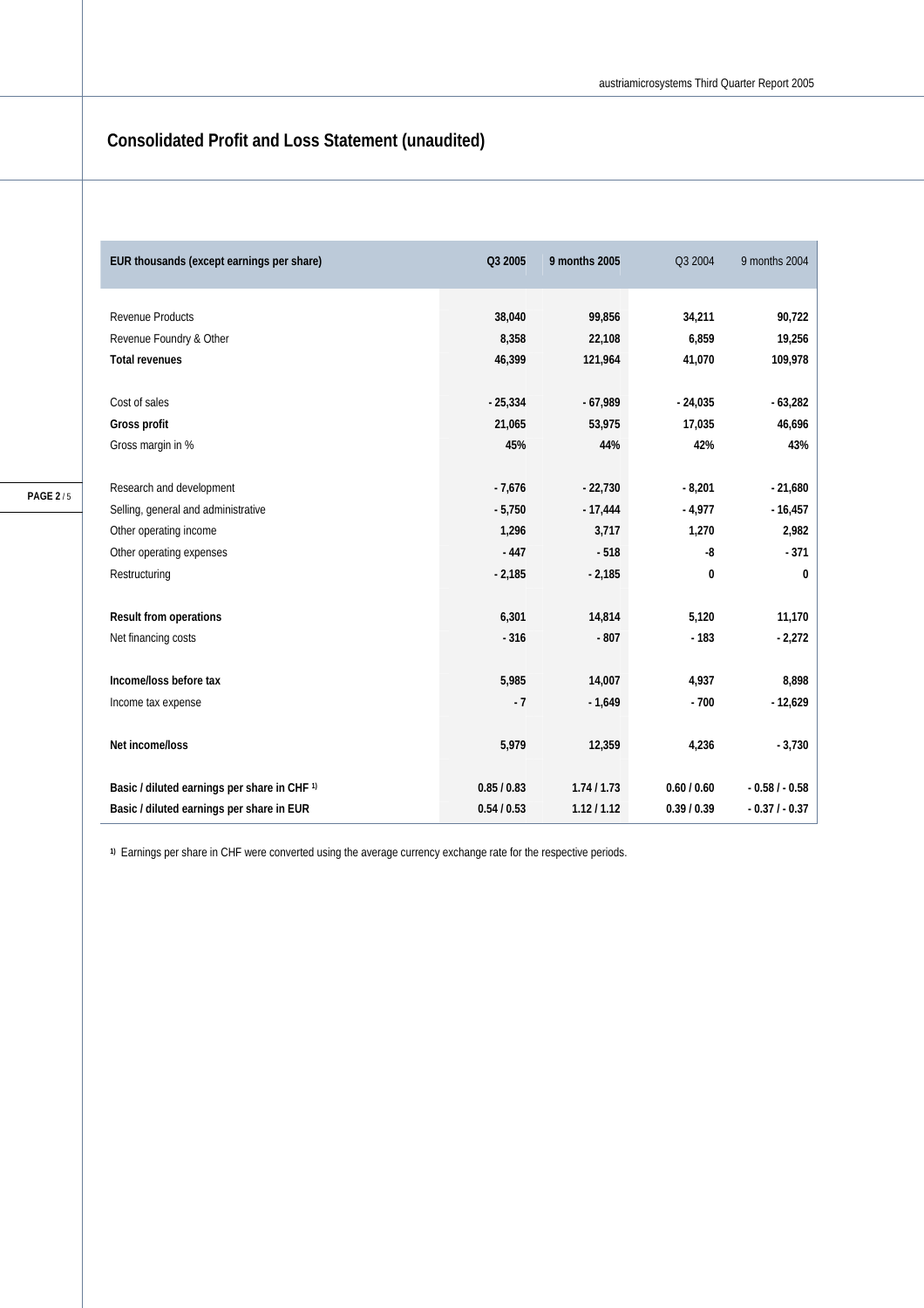### **Consolidated Balance Sheet (unaudited)**

| <b>EUR thousands</b><br>as of              | September 30, 2005 | December 31, 2004 |
|--------------------------------------------|--------------------|-------------------|
| Assets                                     |                    |                   |
| Cash and cash equivalents                  | 23,528             | 17,323            |
| Short-term Investments                     | 700                | 0                 |
| Trade receivables                          | 35,894             | 38,777            |
| Inventories                                | 32,137             | 28,460            |
| Other receivables and assets               | 4,869              | 5,095             |
| <b>Total current assets</b>                | 97,129             | 89,655            |
| Property, plant and equipment              | 116,148            | 115,883           |
| Intangible assets                          | 9,156              | 11,200            |
| Investments and securities                 | 1                  | 195               |
| Deferred tax assets                        | 30,953             | 32,580            |
| Other long-term assets                     | 0                  | 60                |
| Total non-current assets                   | 156,257            | 159,919           |
| <b>Total assets</b>                        | 253,386            | 249,574           |
| Liabilities and shareholders' equity       |                    |                   |
| Liabilities                                |                    |                   |
| Interest-bearing loans and borrowings      | 36,297             | 34,408            |
| <b>Trade liabilities</b>                   | 23,068             | 21,571            |
| Provisions                                 | 15,688             | 15,335            |
| Other liabilities                          | 12,053             | 14,064            |
| <b>Total current liabilities</b>           | 87,106             | 85,377            |
| Interest-bearing loans and borrowings      | 26,617             | 36,337            |
| Employee benefits                          | 8,597              | 7,837             |
| Deferred government grants                 | 5,253              | 5,928             |
| Other long term liabilities                | 730                | 1,568             |
| <b>Total non-current liabilities</b>       | 41,197             | 51,670            |
| Shareholders' equity                       |                    |                   |
| Issued capital                             | 26,647             | 26,647            |
| Share premium                              | 91,593             | 91,417            |
| Translation adjustment                     | $-85$              | $-104$            |
| Retained earnings                          | 6,928              | $-5,432$          |
| Total shareholders' equity and reserves    | 125,083            | 112,527           |
| Total liabilities and shareholders' equity | 253,386            | 249,574           |

**PAGE 3** / 5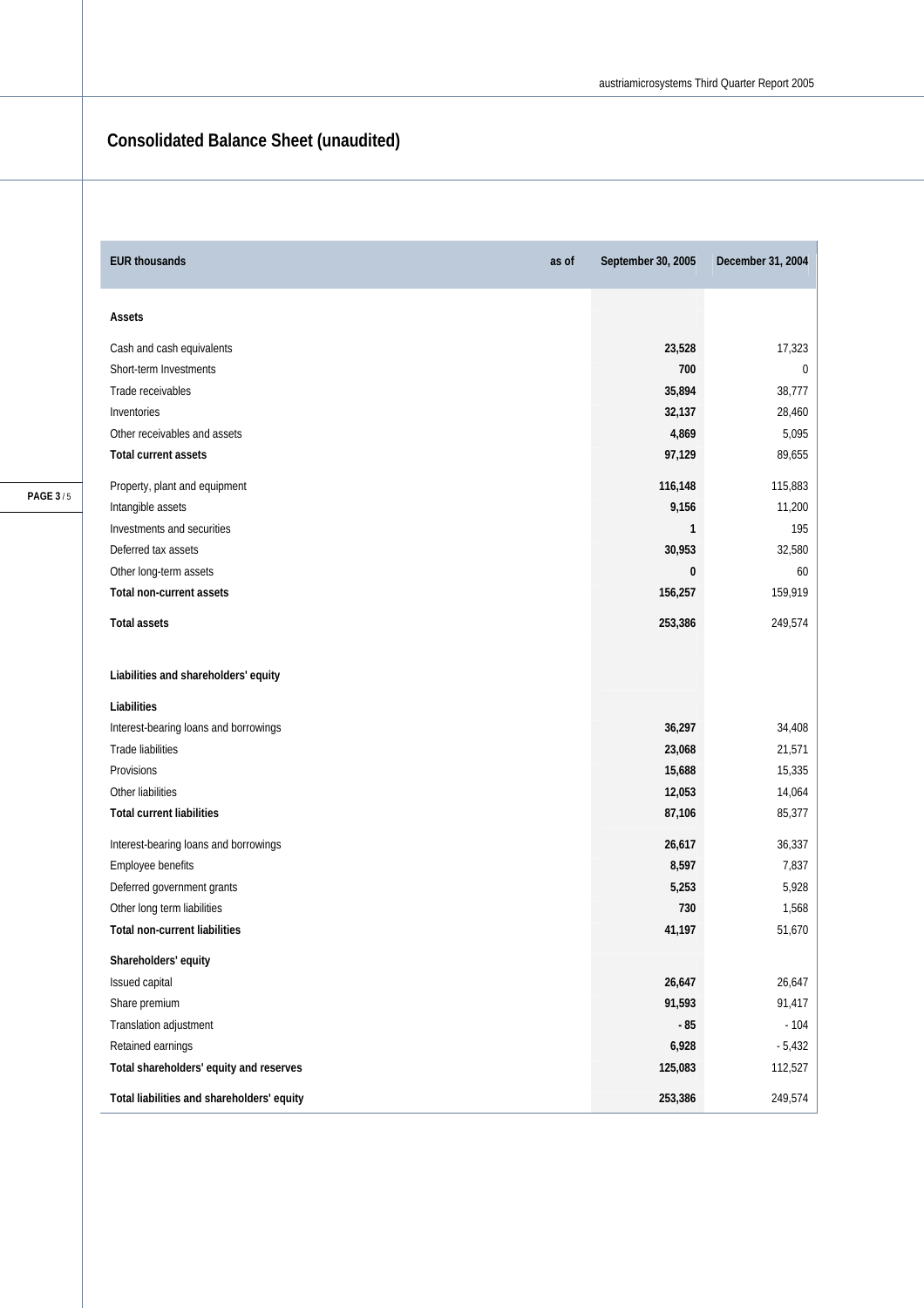## **Consolidated Cashflow Statement (unaudited)**

| <b>EUR thousands</b>                                       | Q3 2005  | 9 months 2005 | Q3 2004        | 9 months 2004 |
|------------------------------------------------------------|----------|---------------|----------------|---------------|
| Operating activities                                       |          |               |                |               |
| Income/loss before tax                                     | 5,985    | 14,007        | 4.937          | 8.898         |
| Depreciation (net of government grants)                    | 5,352    | 16,505        | 5,465          | 16,375        |
| Changes in employee benefits                               | 262      | 759           | 254            | 797           |
| Expense from stock option program (acc. IFRS 2)            | 177      | 177           |                |               |
| Changes in other long-term liabilities                     | $-303$   | $-574$        | $-156$         | $-214$        |
| Gain/Loss from sale of plant and equipment                 | $\bf{0}$ | $\bf{0}$      | $\overline{0}$ | $\mathbf{0}$  |
| Gain/Loss from sale of investments and securities          | $-21$    | $-21$         | $\theta$       | $\Omega$      |
| Net financing cost                                         | 337      | 828           | 183            | 2,272         |
| Changes in current assets                                  | $-5,431$ | $-2,415$      | $-4,125$       | 100           |
| Changes in short-term operating liabilities and provisions | 5,455    | $-1,769$      | $-1,421$       | $-1,750$      |
| Tax payments                                               | $-1$     | $-105$        | $-5$           | $-45$         |
| Cash flows from operating activities                       | 11,812   | 27,392        | 5,131          | 26,434        |
|                                                            |          |               |                |               |
| Investing activities                                       |          |               |                |               |
| Acquisition of intangibles, property, plant and equipment  | $-4,377$ | $-13,826$     | $-6,113$       | $-15,181$     |
| Government grants received                                 | 0        | 1,854         | 1,860          | 1,860         |
| Acquisition of short term investments                      | $-700$   | $-700$        | $\mathbf 0$    | $\mathbf 0$   |
| Proceeds from sale of plant and equipment                  | 0        | 0             | $\mathbf 0$    | 0             |
| Proceeds from sale of investments                          | 220      | 220           | $\overline{0}$ |               |
| Interest received                                          | 258      | 736           | 263            | 612           |
| Cash flows from investing activities                       | $-4,599$ | $-11,715$     | $-3,990$       | $-12,709$     |
|                                                            |          |               |                |               |
| <b>Financing activities</b>                                |          |               |                |               |
| Proceeds from borrowings                                   | 445      | 5,130         | $\mathbf 0$    | 0             |
| Repayment of borrowings                                    | $-3,441$ | $-12,358$     | $-4,387$       | $-54,198$     |
| Repayment of finance lease liabilities                     | $-213$   | $-640$        | $-207$         | $-478$        |
| Interest paid                                              | $-491$   | $-1,603$      | $-513$         | $-3,120$      |
| Changes resulting from IPO                                 | 0        | 0             | $\mathbf 0$    | 41,785        |
| Cash flows from financing activities                       | $-3,700$ | $-9,471$      | $-5,106$       | $-16,012$     |
| Net increase/decrease in cash and cash equivalents         | 3,513    | 6,205         | $-3,965$       | $-2,287$      |
| Cash and cash equivalents at begin of period               | 20,015   | 17,323        | 9,353          | 7,674         |
| Cash and cash equivalents at end of period                 | 23,528   | 23,528        | 5,388          | 5,388         |